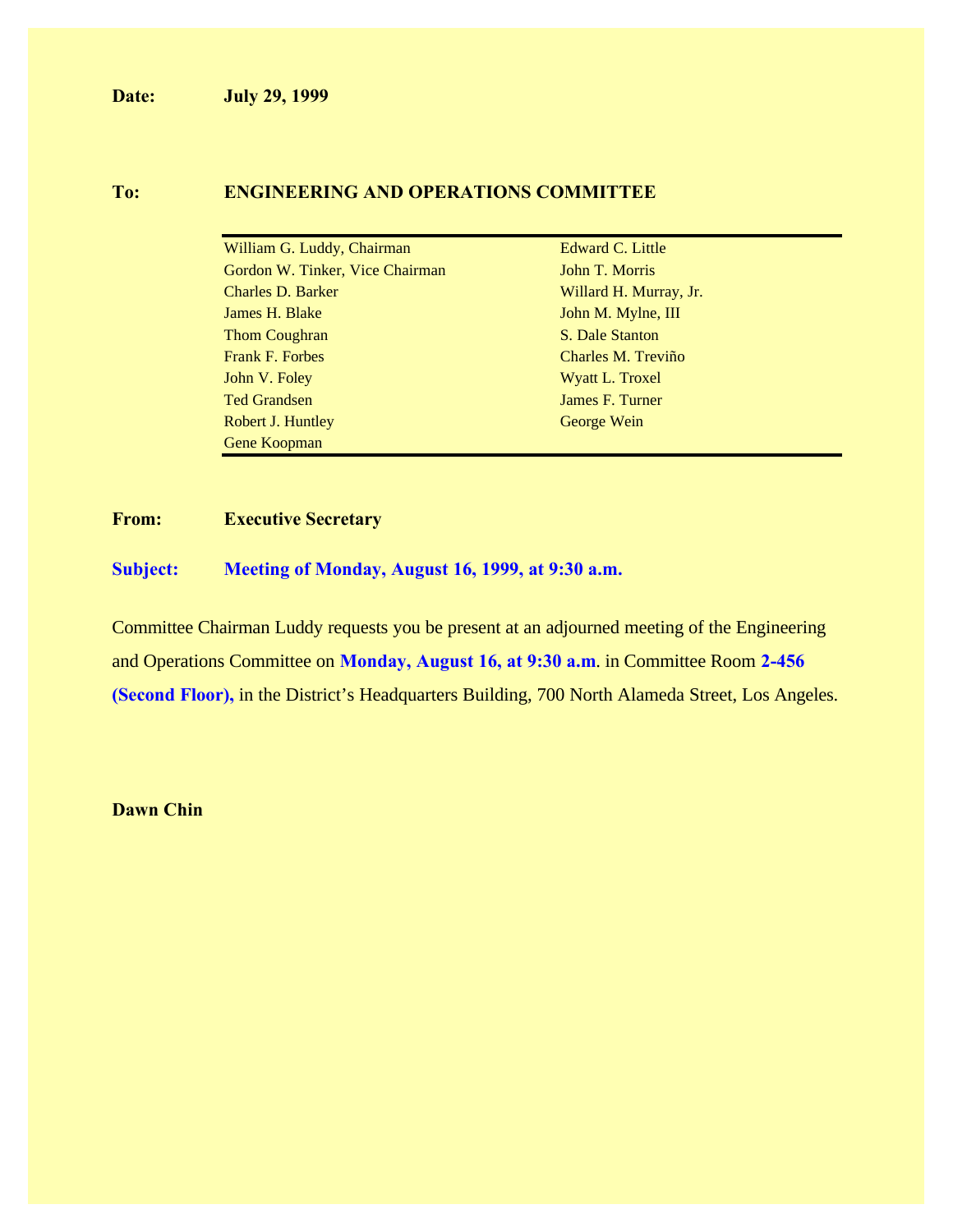# **AGENDA**

### **ADJOURNED ENGINEERING AND OPERATIONS COMMITTEE MEETING WITH BOARD OF DIRECTORS\***

## **August 16, 1999**

#### **9:30 AM**

MWD Headquarters Building **ü** Room 2-456, 2nd Floor **ü** 700 N. Alameda Street **ü** Los Angeles, CA 90012

**\*The Metropolitan Water District's Engineering And Operations Committee meeting is noticed as a joint committee meeting with the Board of Directors for the purpose of compliance with the Brown Act. Members of the Board who are not assigned to the Engineering And Operations Committee may attend and participate as members of the Board, whether or not a quorum of the Board is present. In order to preserve the function of the committee as advisory to the Board, members of the Board who are not assigned to the Engineering And Operations Committee will not vote on matters before the Engineering And Operations Committee.**

- **1. ADDITIONS TO THE AGENDA** (As required by Gov. Code, § 54954.2(b).)
- **2. OPPORTUNITY FOR MEMBERS OF THE PUBLIC TO ADDRESS THE COMMITTEE ON MATTERS WITHIN THE COMMITTEE'S JURISDICTION** (As required by Gov. Code, § 54954.3(a).)

#### **3. APPROVAL OF THE MINUTES OF THE REGULAR MEETING OF THE ENGINEERING AND OPERATIONS COMMITTEE HELD JULY 12, 1999**

#### **4. CONSENT CALENDAR ITEMS - ACTION**

- 8-1 Appropriate \$1,475,000 for capital projects costing less than \$250,000 during fiscal year 1999-2000. (E&O--Action)
- 8-2 Appropriate \$595,000 and delegate authority to award a contract for construction of a relocated access road at the Henry J. Mills Filtration Plant. (Appn. 15335) (E&O--Action)
- 8-3 Authorize execution of Second Amendment to the District-Edison 1987 Service and Interchange Agreement. (E&O--Action)